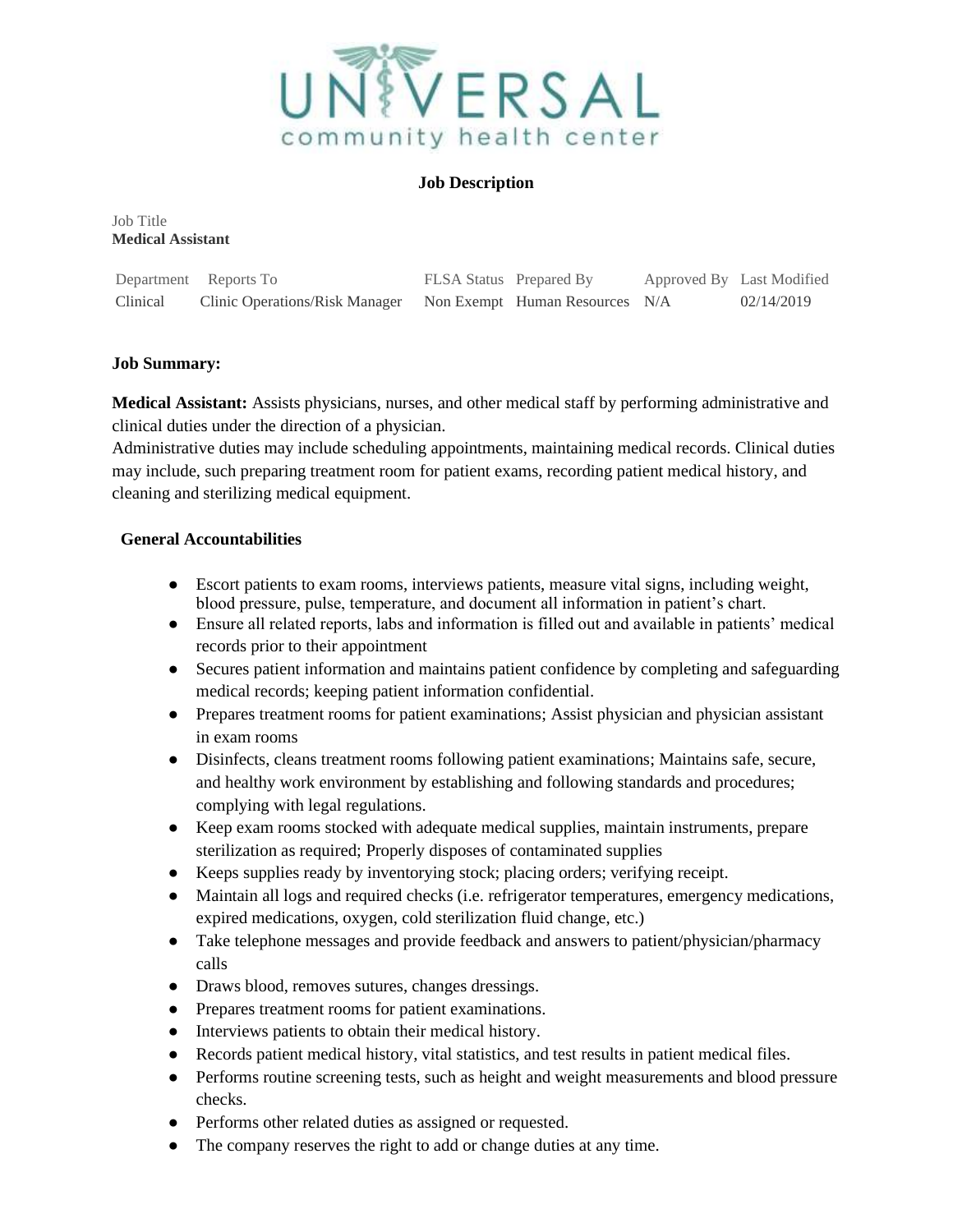- Reasonable accommodations may be made to enable individuals with disabilities to perform essential functions.
- The information contained herein is not intended to be an all-inclusive list of the duties and responsibilities of the job, nor are they intended to be an all-inclusive list of the skills and abilities required to do the job. Management may, at its discretion, assign or reassign duties and responsibilities to this job at any time. The duties and responsibilities in this job description may be subject to change at any time due to reasonable accommodation or other reasons.

## **Job Qualifications**

- Minimum Education: High School Diploma or equivalent substitute.
- Minimum Experience: 2 years; combined education/experience as substitute for minimum experience.
- Minimum Certifications and/or Licenses: CPR and first aid certification required; certification as a medical assistant (CMA) preferred.
- Minimum Skills: Experience with EMR, MS Word, Excel, MS outlook.

#### **Skills:**

- Able to speak/write English clearly and make self understood.
- Good verbal and written communication skills.
- Correct grammar, spelling skills, and legible writing.
- Skills in answering the telephone in a pleasant and helpful manner and using a multi-line phone system.
- Able to read, understand, and follow oral and written instructions.
- Demonstrate compassion and caring in dealing with others.
- Tactfulness/soft spoken.
- Demonstrate willing to adapt to change.
- Be able to prioritize workload while remaining flexible.
- Confident positive manner and appearance.
- A medical mindset to understand the theories, reasons, and technical aspects of medicine.
- Understanding the implications of new information for both current and future problem-solving and decision-making.
- Ability to maintain records
- Knowledge in the fields of medicine, anatomy and physiology

#### **Skills: Language**

● Bilingual-English/Spanish

### **Competencies**

- Problem Solving Identifies and resolves problems time efficiently; Gathers and analyzes information; Develops solutions; Uses reason.
- Oral Communication Speaks clearly and persuasively; Listens and gets clarification when necessary; Responds informatively to questions; Demonstrates presentation skills; Participates in meetings.
- Written Communication Writes clearly and concisely; Edits work; Presents data effectively; Able to read and interpret written information.